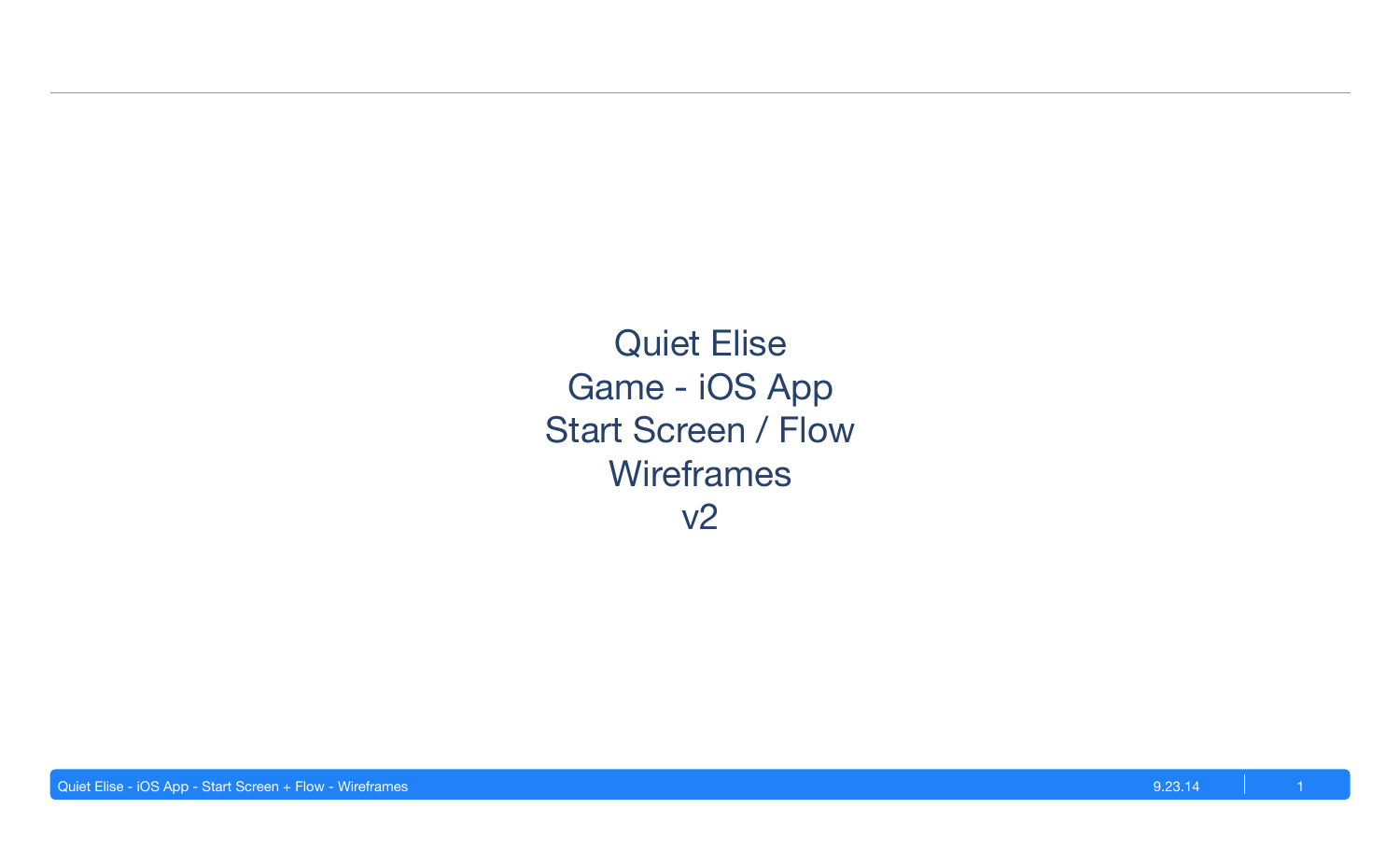#### Table of Contents

### **Document Purpose**

'Quiet Elise' is a game for iOS, meant to be played on the iPhone, and developed by *Gabe Kontrovitz Studios*.

This document is here to develop an interactive start screen for the game, one that either leads the user into a starting cinematic, or takes the user to a stage select screen.

This document should be used solely for functional descriptions and is *not intended* to depict final artwork, iconography, or typography.



### Table of Contents

# Change Log 3

| <b>Overview of Game</b><br>Why are we here? + User Flow<br><b>Start Screen Overview</b><br>First time player - User Flow<br><b>Returning player - User Flow</b> | <b>Individual Screens</b> |    |
|-----------------------------------------------------------------------------------------------------------------------------------------------------------------|---------------------------|----|
|                                                                                                                                                                 |                           |    |
|                                                                                                                                                                 |                           | 5. |
|                                                                                                                                                                 |                           | 6. |
|                                                                                                                                                                 |                           |    |
|                                                                                                                                                                 |                           | 8  |
|                                                                                                                                                                 | Conclusion                |    |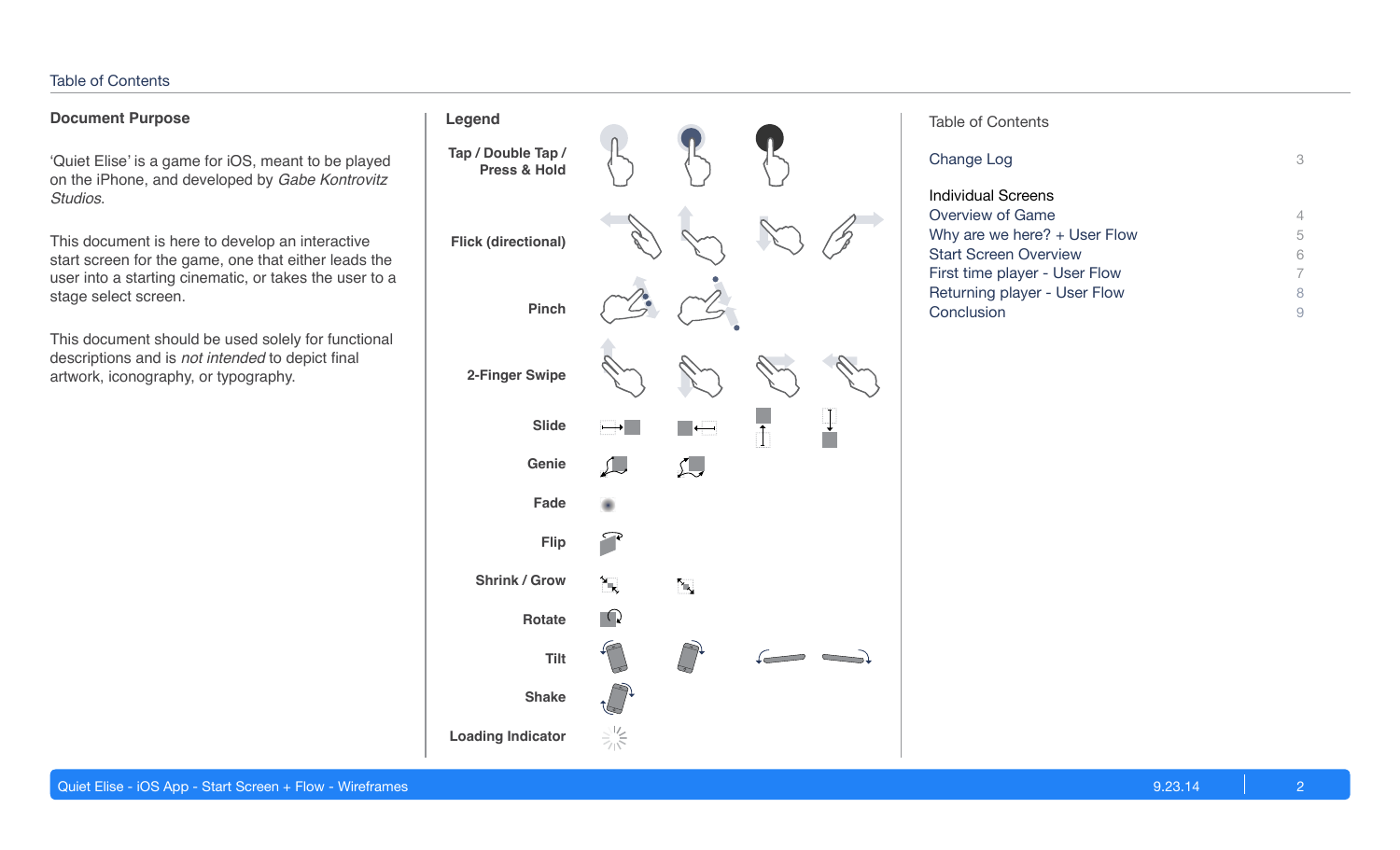### Change Log

| <b>Date</b> | Change                                                                                                                               | Reason           |
|-------------|--------------------------------------------------------------------------------------------------------------------------------------|------------------|
| 8/12/14     | <b>Initial DRAFT</b>                                                                                                                 | Initial version  |
| 8/29/14     | First full version                                                                                                                   | Iteration        |
| 9/01/14     | Took note of Elise's changed appearance.                                                                                             | Graphical update |
| 9/15/14     | Updated wireframes so that it was in horizontal mode only. Added game options / gear, but took note that this might<br>change later. | Notes from GK    |

 $\parallel$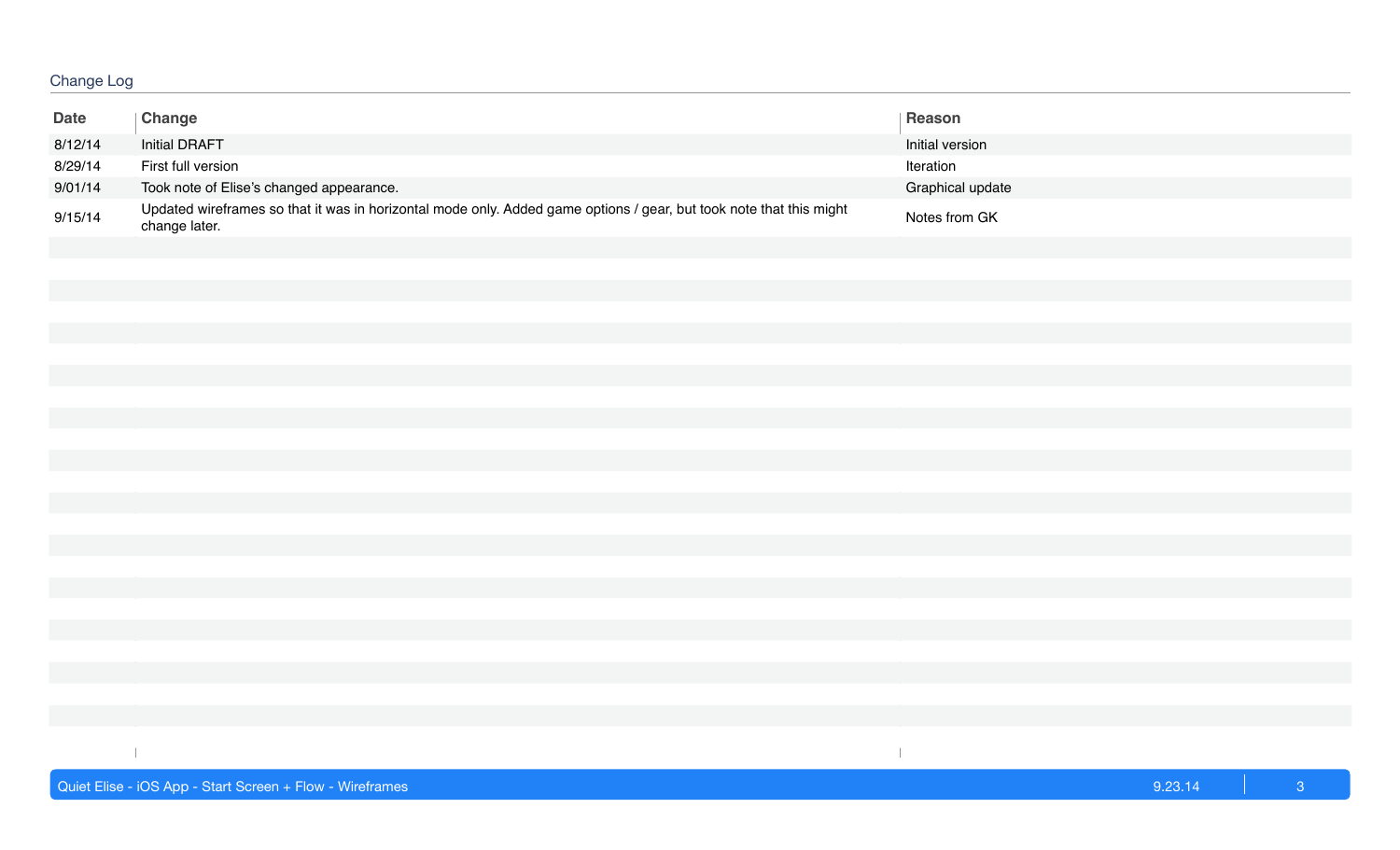# First of all - an Overview of the Game

What is this game? We are in the midst of developing a game for iOS from *Gabe Kontrovitz Studios* called 'Quiet Elise.'

It will be first developed for the iPhone, and then possibly the iPad. It is a simple game in which the main protagonist, an eight-year old girl named *Elise* wakes up in a dreamland, and is forced to move forward and/or jump-dash over obstacles.

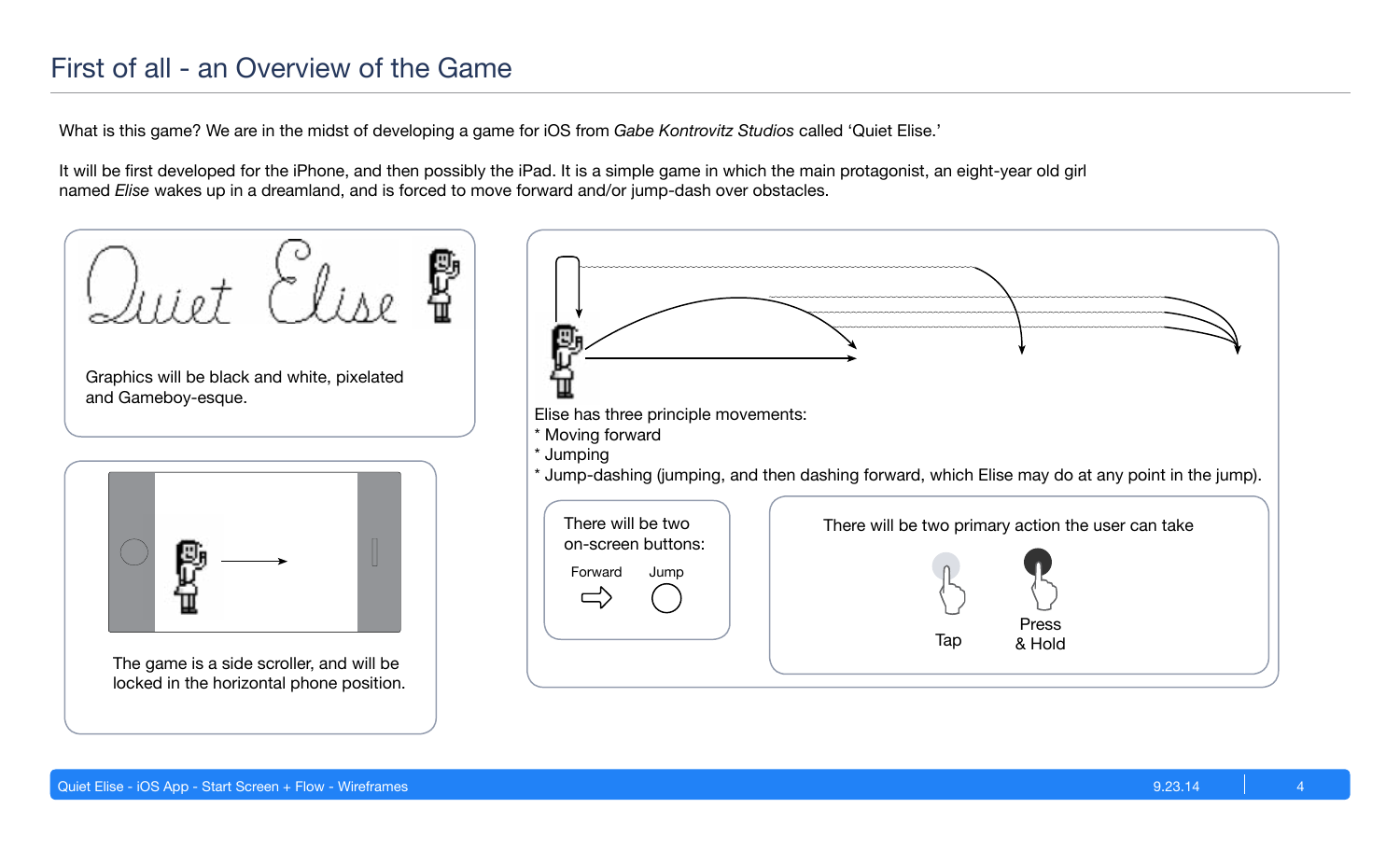## What are we trying to do here?

We want to develop the start screen + everything that follows up to when the user starts playing the game. There are currently quite a lot of moving parts to the game mechanics, but we will deal with them later. At this point, we're looking to fill in the details of the user flow here:



- The start screen will convey the 'simple' nature of this game, and will only have one CTA, and it will be the same CTA, regardless if the user has played the game before or not.
- This decision flow is just another way of saying 'has the user already seen the starting cinematic or not?'
- The stage select screen allows the user to pick stages, up until the uncompleted stage that the user is currently on (which will also be the default selection). User will see how many stages are remaining, but will not be able to access the future stages.
- The cinematic is a simple trailer showcasing the story of Elise going to sleep, and then waking up in this strange dreamland.
- The specifics of the Options Menu UI are currently undecided, but regardless, the Options interface will be intuitive, clear and easy to use.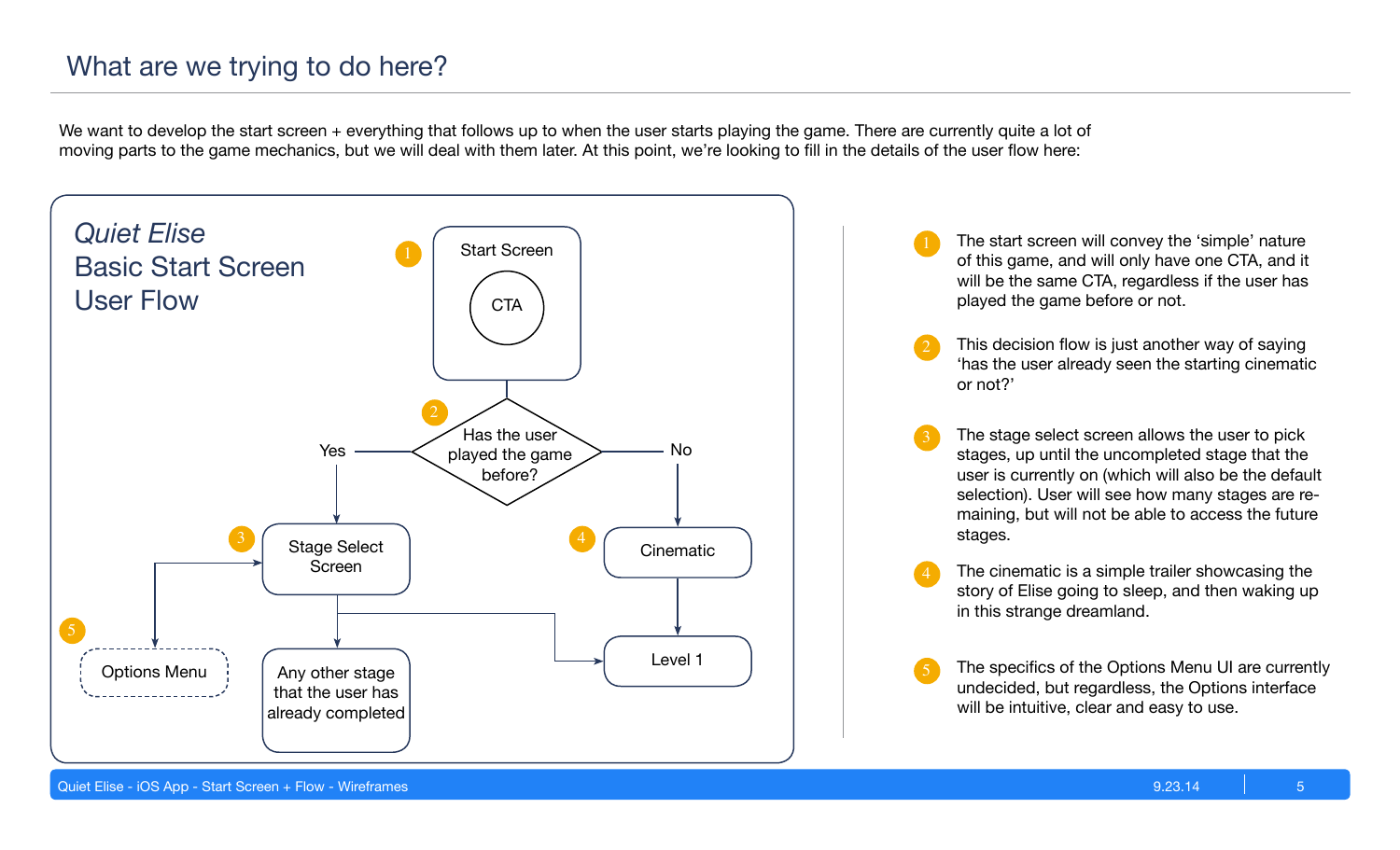

1 Both new users and users who have played the game before will see the same start screen.

It will be horizontally-oriented (user does not have a choice about this), and show slowly moving clouds over a nighttime starry sky.

The clouds will not move in any particular direction - they will just hover around a fixed point.

There will be one CTA on the screen. To provide a 'dreamlike' experience, the button will not even have text.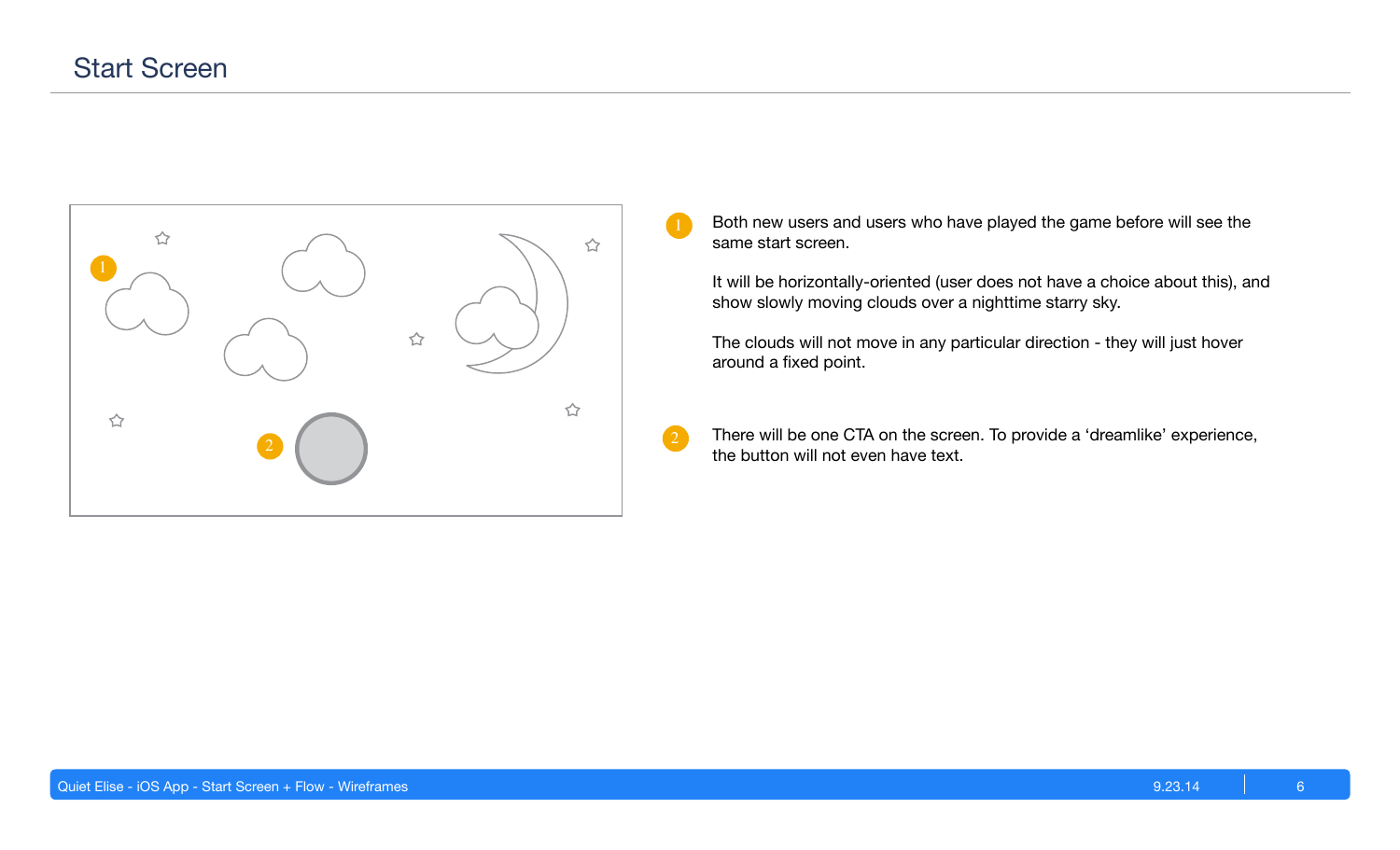### User has not played the game before - User Flow



User taps the one and only CTA.



CTA fades away and cinematic begins. Screen elements travel horizontally to left to simulate screen movement to the right. Stars become horizontal lines to augment motion effect.



Elements slow down, and then stop in their leftalignment. Stripes become stars again.



Elise shows up, and begins to fall through the

Elise lands in a grassy field. The night has become day, and the moon has become a sun.



Elise stands up, the user controls show up, and the game begins.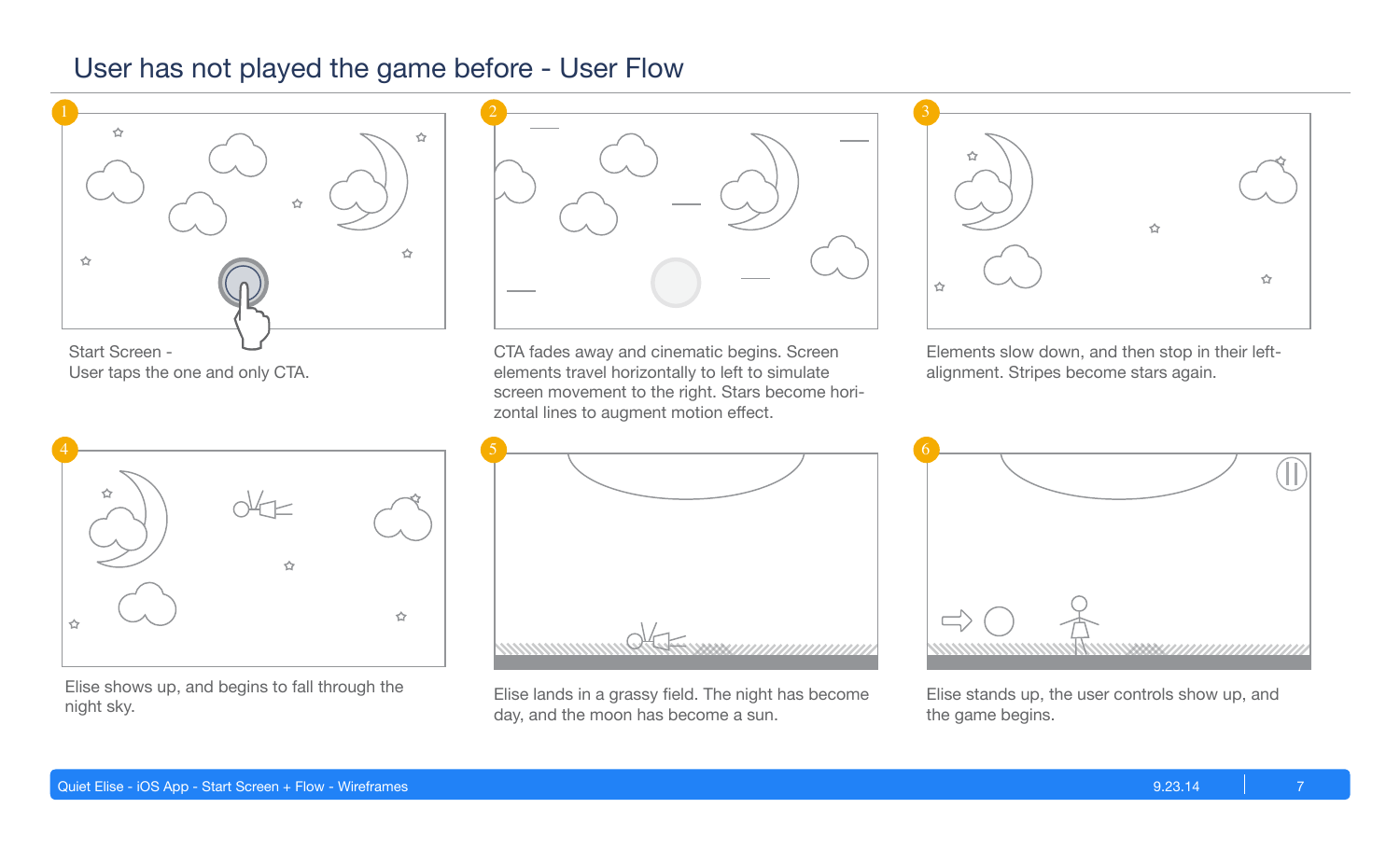# User has played the game before - User Flow



2  $\bigcap_{\lambda}$  (a)

CTA fades away. Screen elements travel vertically upwards, to simulate downward motion of screen. Stars become vertical lines to augment motion effect.



Screen settles on a translucent background with levels in it. Screen caps on all previously completed levels, current level highlighted. Future levels locked, scroll bar to right implies user can scroll up or down. Options button to bottom left.



Clicking a stage allows user to start in level that they select.



Clicking options buttons brings up options without taking user out of stage selection UI.